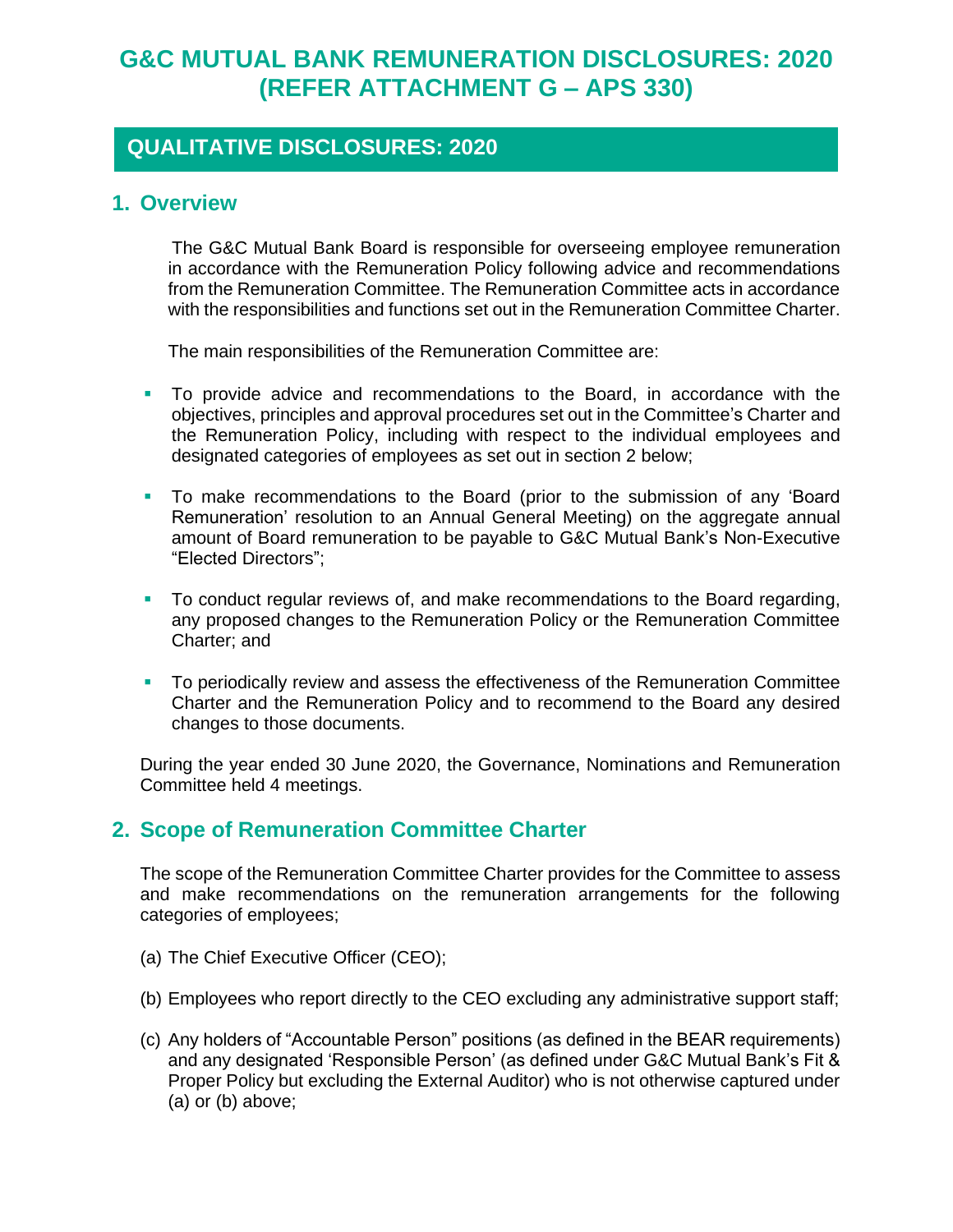- (d) Any employee who is primarily involved in a senior management capacity in G&C Mutual Bank's Group Risk, Compliance, Internal Audit or Financial Control functions, and who is not otherwise captured under (b) or (c) above;
- (e) Any employee who is not otherwise captured under  $(a) (d)$  above and who receives (or has the potential to receive) a significant proportion (more than 50%) of their total annual remuneration in the form of variable remuneration components;
- (f) Any external (i.e. non-employee) individual or organisation that is contracted to G&C Mutual Bank on terms which may entitle the person or organisation to receive variable remuneration **and** who provides services of a kind which, in the opinion of the Remuneration Committee, could have the potential to adversely affect the long-term financial soundness of G&C Mutual Bank; and
- (g) Any external (i.e. non-employee) individual or organisation that is contracted to G&C Mutual Bank for the primary purpose of providing services relating to risk management, compliance, internal audit or financial control, and in relation to which the total cost of the services to be provided in any financial year exceeds or is expected to exceed \$100,000, but excluding any such contractual arrangement that has been separately and explicitly approved by the Board or/or the Board Risk Committee.

During the year ended 30 June 2020, there were no G&C Mutual Bank employees or external parties who were captured under categories (e) - (g) above. With the exception of the individual employees and designated categories of employees in  $(a) - (q)$  above, the Board has delegated to the CEO the responsibility for determining the remuneration arrangements for G&C Mutual Bank employees (including **all** employees who are subject to the terms of the current Enterprise Agreement 2017 – 2020).

### **3. Responsible Persons & Material Risk-takers**

As at 30 June 2020, the following G&C Mutual Bank employees were classified as 'Responsible Persons' under G&C Mutual Bank's Fit and Proper Policy:

- (a) Chief Executive Officer;
- (b) Deputy Chief Executive Officer;
- (c) Chief Financial Officer;
- (d) Chief Information Officer
- (e) Chief Risk Officer; and
- (f) Head of Internal Audit.

# **4. Objectives of Remuneration Policy**

 The Remuneration Policy is designed to support G&C Mutual Bank's strategic and commercial objectives while at all times ensuring compliance with the Corporations Act and applicable APRA prudential standards.

The main objectives of G&C Mutual Bank's remuneration framework are:

• To attract and retain suitably skilled and experienced employees;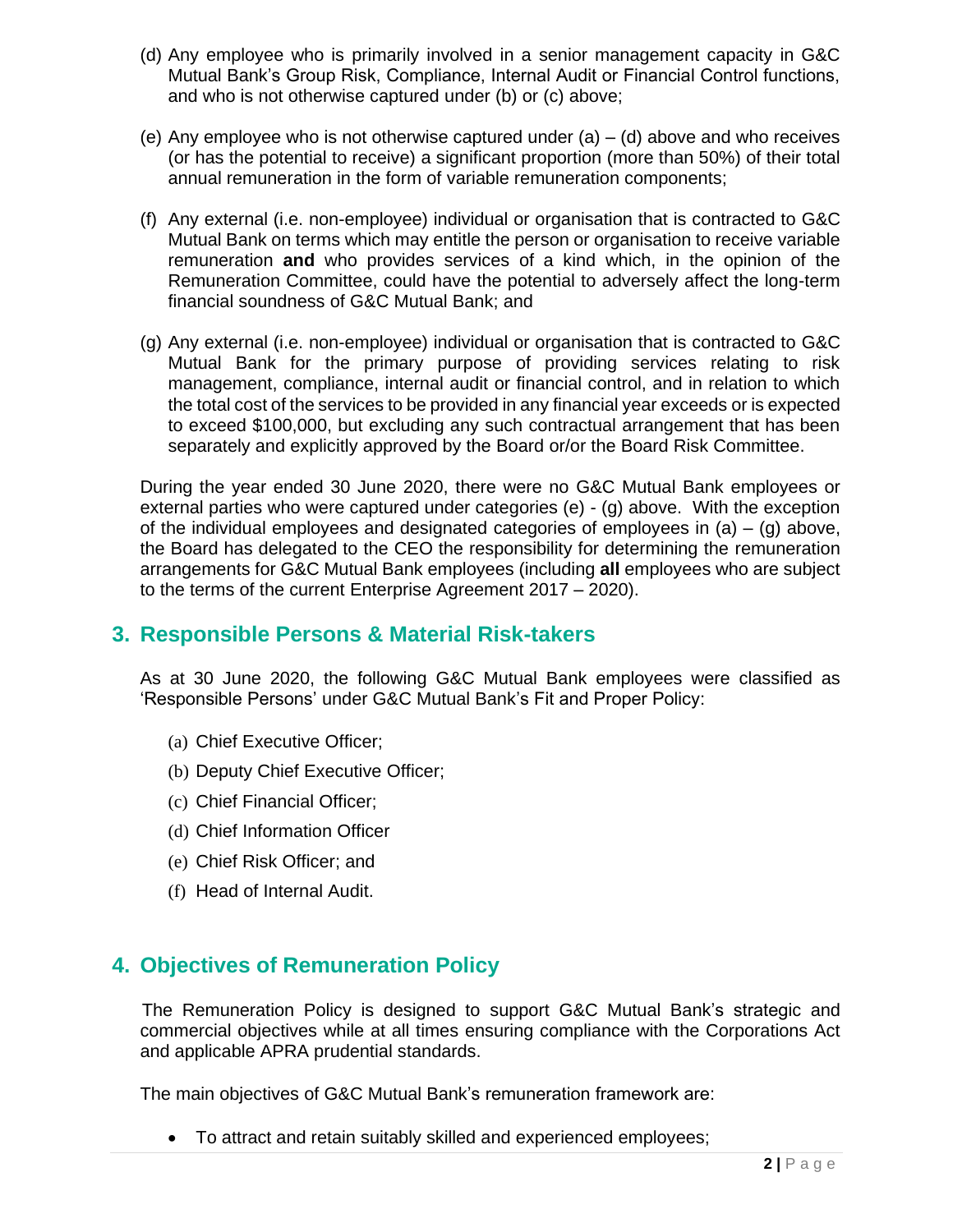- To minimise the risk of G&C Mutual Bank being exposed to the sudden or unexpected departure of key management personnel;
- To ensure that the structure of employee remuneration supports G&C Mutual Bank's long-term financial soundness; and
- To ensure that any components of variable employee remuneration are consistent with the BEAR requirements and are appropriately structured such that they provide **no incentive** for any employee (either acting alone or collectively with others) to engage in imprudent risk taking.

The Remuneration Policy is reviewed annually and was last reviewed by the Remuneration Committee and the Board in June 2020.

## **5. Variable Remuneration Components: Principles and Approval Procedures**

In accordance with the Remuneration Policy and the applicable Employment Contracts, the remuneration arrangements for employees holding the positions described in 3 (a)  $-$ (g) above may include a mix of fixed annual remuneration, as well as variable (short or long term) variable remuneration components. The employees holding the positions described in 3 (a) – (g) will be subject to an annual review of performance and, following those reviews, recommendations may be made to the Board Chair and the Remuneration Committee regarding any proposed increase in total annual remuneration, or any proposed payment of a short or long term variable remuneration component, including payment of any discretionary performance bonus.

The remuneration arrangements for the employees in 3 (a) – (g) above may also incorporate, at the total discretion of the Board following a supporting recommendation from the Remuneration Committee, a long term variable remuneration component, but only on condition that:

- (a) The long term remuneration component is specifically designed to promote employee retention over a desired timeframe and to mitigate the risk of the relevant employees departing unexpectedly before that date; and
- (b) The applicable amount is only payable subject to the Board being satisfied that making of the payment will not have an adverse effect on the financial soundness of G&C Mutual Bank.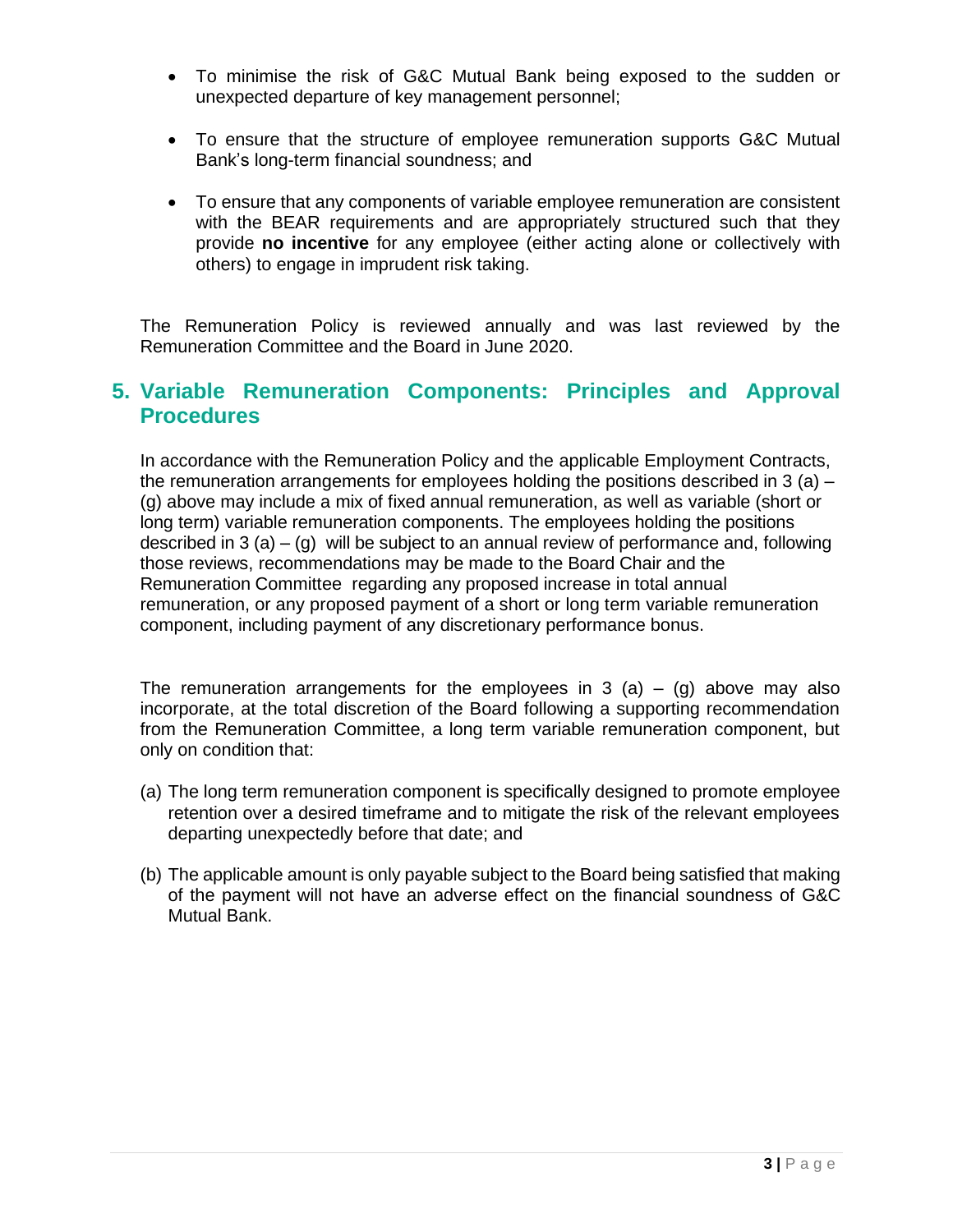## **1. Quantitative Remuneration Disclosures: Decision-making Body**

During the 2019/20 financial year, the Board held 7 meetings and the Governance, Nominations and Remuneration Committee held 5 meetings. The Board is the main body responsible for overseeing remuneration matters in accordance with the Remuneration Policy. The Remuneration Committee is responsible for making recommendations to the Board in accordance with the parameters and procedures set out in its Charter and the Remuneration Policy. The total aggregate remuneration paid to Board members in the 2019/20 financial year is set out in Table 1 below.

| Table 1: Aggregate Board Remuneration   | 2020       |
|-----------------------------------------|------------|
| Total remuneration of all Board members | 418,335.99 |

## **2. Quantitative Disclosures: Remuneration of 'Senior Managers' and other 'Material Risk Takers'**

Tables 2 and 3 below include, with respect to all employees who are classified as 'Senior Managers'\* under the Remuneration Policy, the information that is required to be disclosed under APS 330 Attachment G Clause 3 (h) – (k).

*\*[Note: The category of 'Senior Managers' includes all employees who are defined as 'Responsible Persons' under the Remuneration Policy and APRA Standard CPS 520 Fit & Proper.]*

Tables 4 and 5 include, with respect to all employees other than Senior Managers who are classified as 'Material Risk Takers'\*\*, the information that is required to be disclosed under APS 330 Attachment G Clause 3 (h) – (k).

*\*\*[Note: The category of 'Material Risk Takers' includes all employees other than 'Senior Managers' whose activities may potentially affect the financial soundness of the organisation and whose total remuneration includes a significant proportion of variable remuneration components.]*

|                                                                              | 2020                       |            |  |
|------------------------------------------------------------------------------|----------------------------|------------|--|
| Table 2: All Senior Managers -<br><b>Components of Variable Remuneration</b> | No. of<br><b>Employees</b> | Total (\$) |  |
| Number of Senior Managers                                                    | 6                          | N/A        |  |
| Number & Value of Discretionary Bonuses                                      | 4                          | 148,343.82 |  |
| Number & Value of Guaranteed Bonuses                                         | <b>NIL</b>                 | <b>NIL</b> |  |
| Number & Value of Sign-on Payments                                           | <b>NIL</b>                 | <b>NIL</b> |  |
| Number & Value of Termination Payments                                       | <b>NIL</b>                 | <b>NIL</b> |  |
| Value of Deferred Remuneration Paid in                                       |                            |            |  |
| Year                                                                         | 0                          | <b>NIL</b> |  |
| Value of Outstanding Deferred                                                |                            |            |  |
| Remuneration                                                                 | <b>NIL</b>                 | NIL        |  |